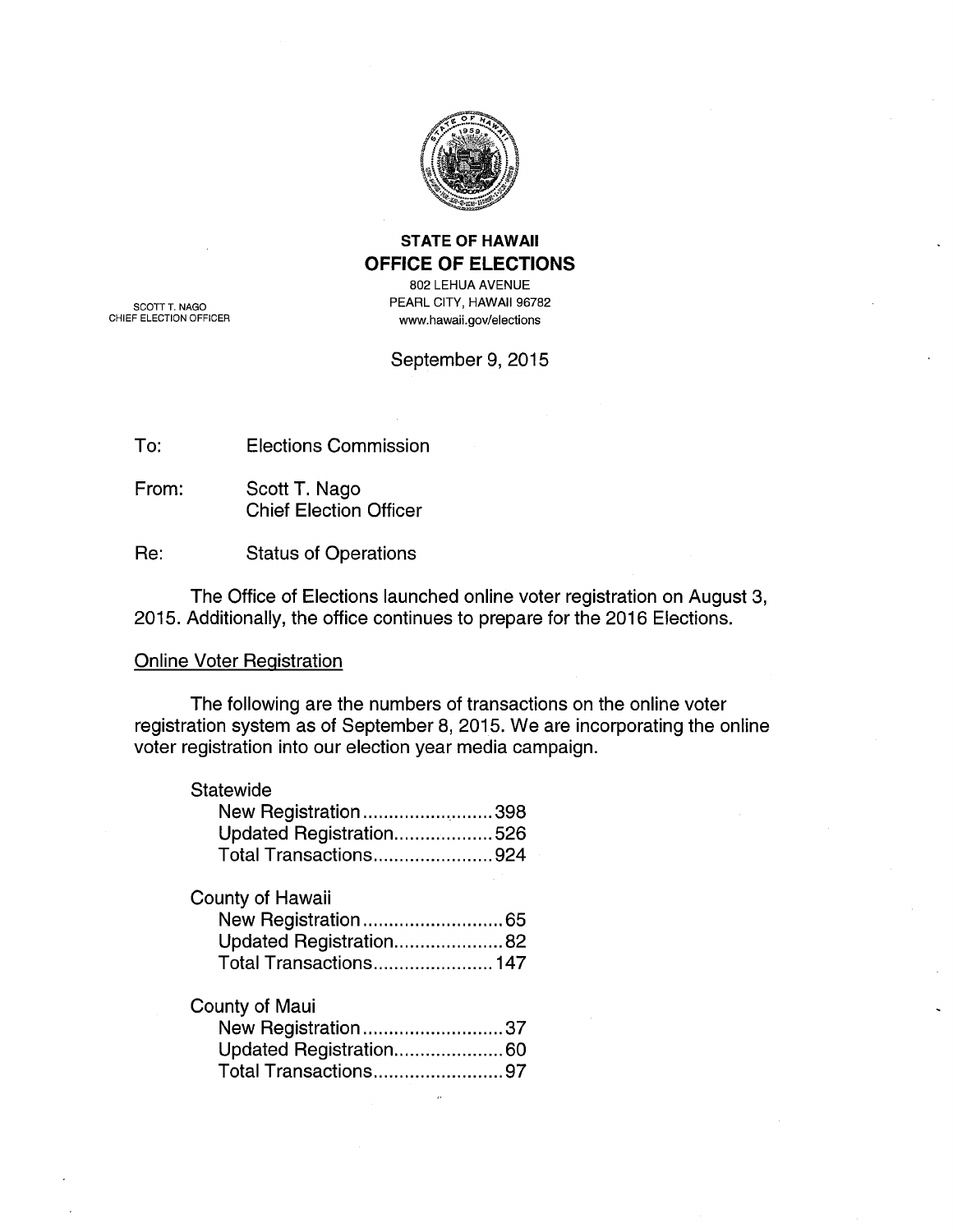Elections Commission September 9, 2015 Page 2

| County of Kauai         |  |
|-------------------------|--|
| New Registration 18     |  |
| Updated Registration 19 |  |
| Total Transactions37    |  |

| City and County of Honolulu |  |
|-----------------------------|--|
| New Registration278         |  |
| Updated Registration365     |  |
| Total Transactions643       |  |

### Preparations for the 2016 Elections

We have reviewed various aspects of the election process as part of our standard assessment and evaluation to ensure that all procedures are relevant, efficient, and current. The review begins after every election as the office conducts debriefs with the various stakeholders - election day officials, trainers, county officials, and various vendors. Changes and improvements are made to the procedures based on these debriefs. A meeting with the counties is scheduled for September 28, 2015. The purpose of this meeting is to go over the revised procedure manuals and standard operating procedures for ballot operations, counting center operations, and precinct operations.

We are in the process of securing 233 polling places for the 2016 Elections. A request has been sent to each facility to serve as a polling place on election day. To date, we have received confirmation from 132 polling places. In cases where facilities are not available, or may become unavailable, the office locates a suitable alternative facility. Location, parking, handicap accessibility, and size of facility are taken into account when establishing new polling places.

#### Voter Outreach

The office continues to have a presence at community events for the disabled, senior citizens, students, and new citizens. We provide registration and voter education services at events such as naturalization ceremonies, new school year events for local colleges, and various fairs and festivals.

#### Staffing Changes

We have selected an applicant to fill the secretary position. We have also completed the administrative process of establishing a new information technology position that was authorized by the Legislature last session. This position will be filled no earlier than January 4, 2016, as legislative funding for the position does not begin until the second half of the fiscal year.